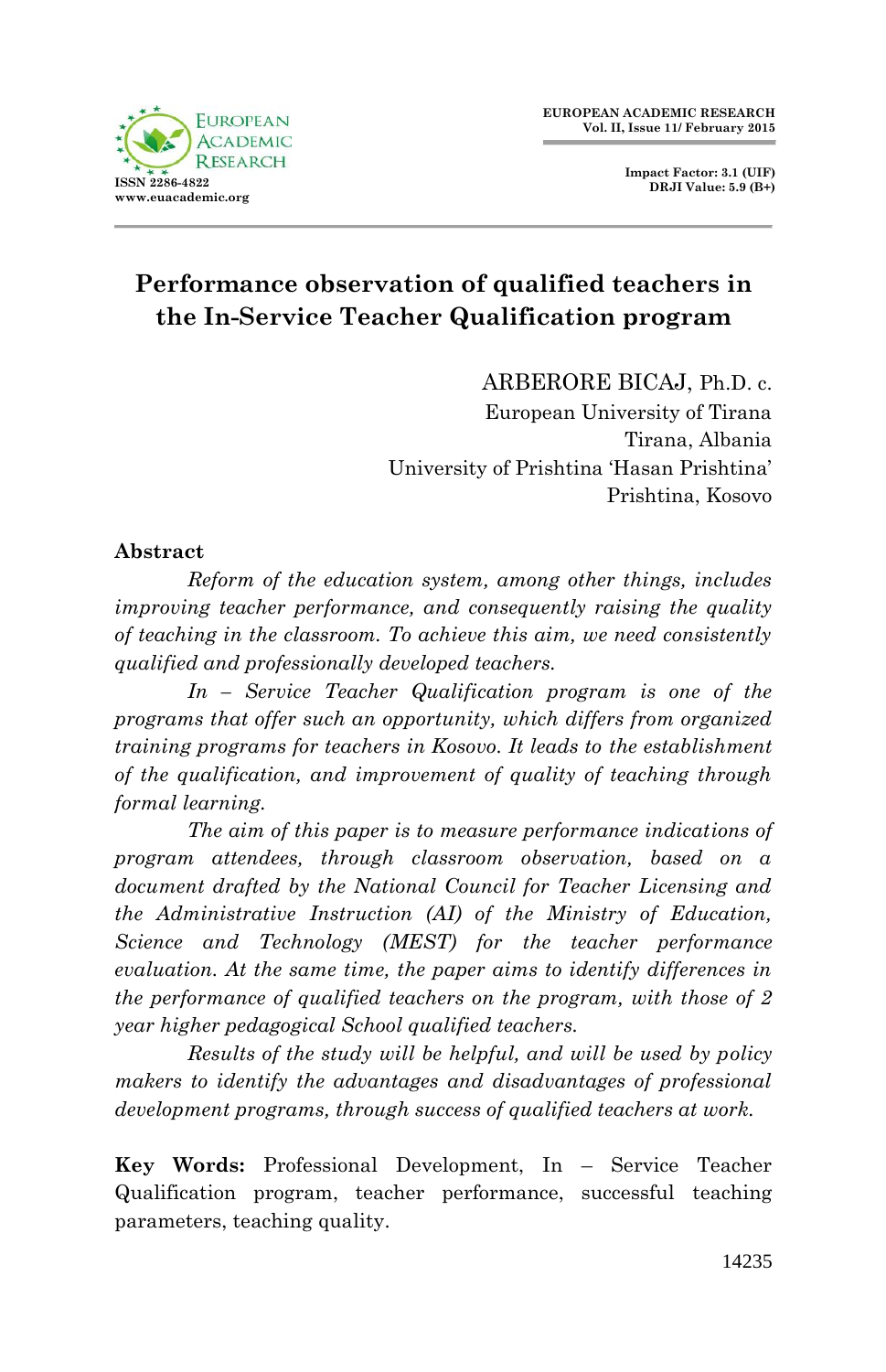# **1. Introduction**

All systems that invest in professional capital admit that spending on education is an investment in human capital development from early childhood to adulthood. But, even if it is intended to make a turn in the field of education, investments should be made (Hargreaves & Fullan, 2012).

The pressures and demands on learning new skills for teamwork, more sophisticated thinking and successful use of new information technologies, have been a kind of appeal to new teaching styles in many countries (Hargreaves, 2000: 151). In this context, a new way of teaching and professional development of teachers was required.

In the light of changes taking place in education, the role of teachers in a modern school, and attempts to keep up with international countries, one of the conditions to fulfill the quality of the educational process, is the continuous development of teachers, raising classroom quality and improving teacher"s performance (Bicaj, 2015: 117).

In – Service Teacher Qualification Program is also functional in Kosovo, which aims to lead towards the establishment of qualified teachers, towards achieving changes and improving teacher"s performance in the classroom, aiming to raise the quality of teaching.

Teachers in Kosovo, among others, have been offered the opportunity to raise their qualifications, since 2006, in the socalled Teacher Training program while working. The program, now called In – Service Teacher Qualification Program in collaboration with the Ministry of Education, Science and Technology (MEST) and the University of Prishtina (UP), follows the concept and philosophy of lifelong learning (Berisha - Bicaj & Grapci - Kotori, 2013).

If we focus on our topic, we will see that on this topic, it is important to ask ourselves what is the effect of In – Service Teacher Qualification Program in raising the quality of teaching, what is the impact of program for further professional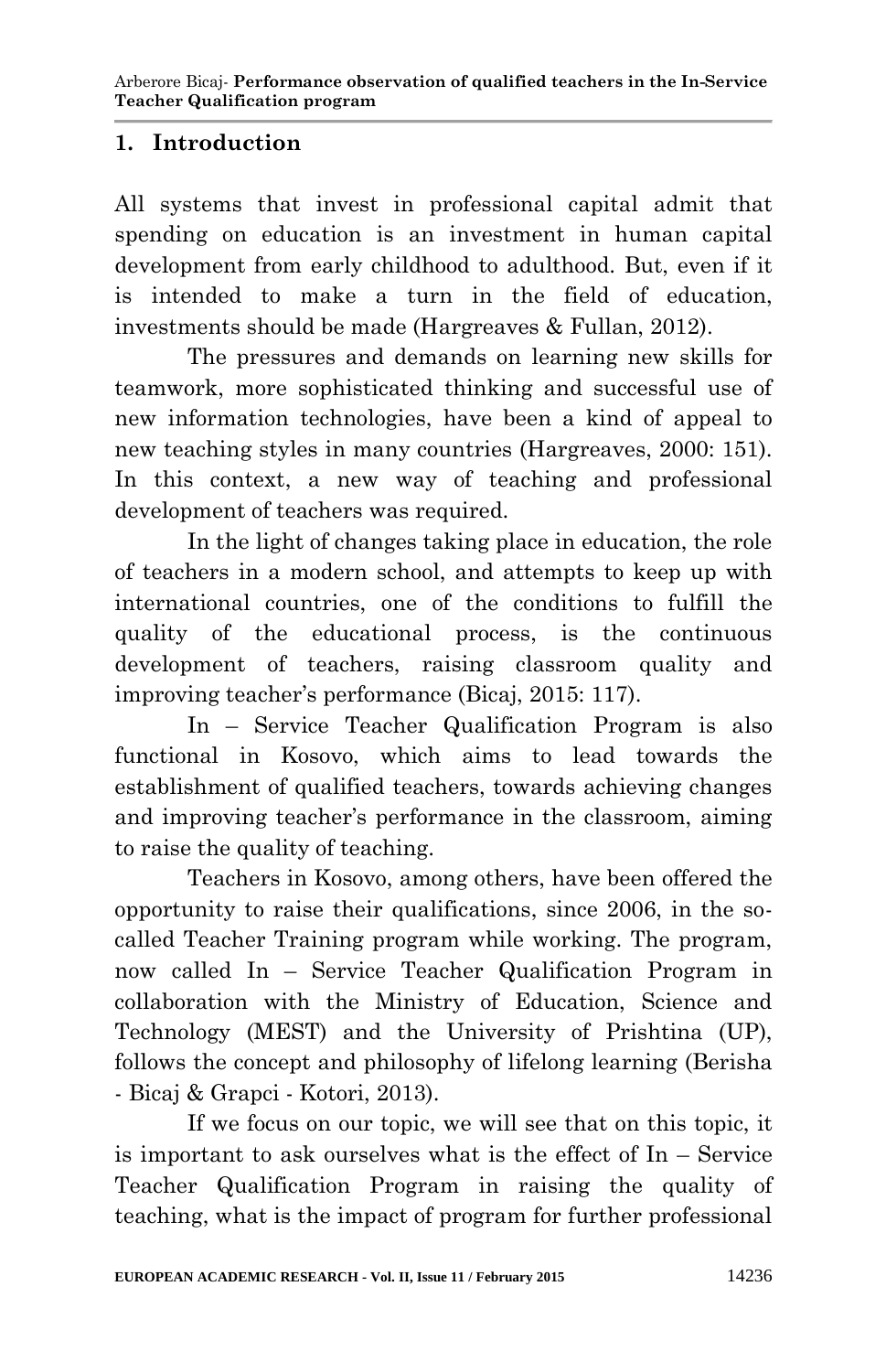development to attendees, which is the difference between 2 year higher pedagogical school qualified teachers, and In – Service Teacher Qualification program attendees, regarding the efficiency and performance at work? What is the interest of teachers for lifelong learning? What are the parameters of successful teaching?

The purpose of the paper: This paper aims: a) to identify efficiency at work of the qualified teachers and of those who did not qualify in the In – Service Teacher Qualification program; b) to see the performance indications/differences of these two teacher categories; c) to issue conclusions; d) to respond to the paper hypothesis, which states that the attendees of the program, are more efficient at work than qualified teachers in 2 year higher pedagogical School.

# **2. Literature review**

To connect the intention of observing the classroom, the basic issues are briefly elaborated. To clarify the meaning of the term 'performance', we have relied on the Administrative Instruction (AI) no. 14/2013, which characterizes the meaning of the term, with the entire work of teachers, demonstrated through outreach activities and relevant documentation (MEST, 2013: 3).

Furthermore, administrative instructions in section 3, establishes standards of performance evaluation, which then, in the National Council for Teacher Licensing document, are disaggregated in competence and indicators. These standards, that are also the general description of teacher profession, are (KSHLM, 2012: 4-6):

- Commitment to the students and their learning,
- Professional knowledge,
- Teaching,
- Collaboration with colleagues, parents and the community,
- Continuous professional development,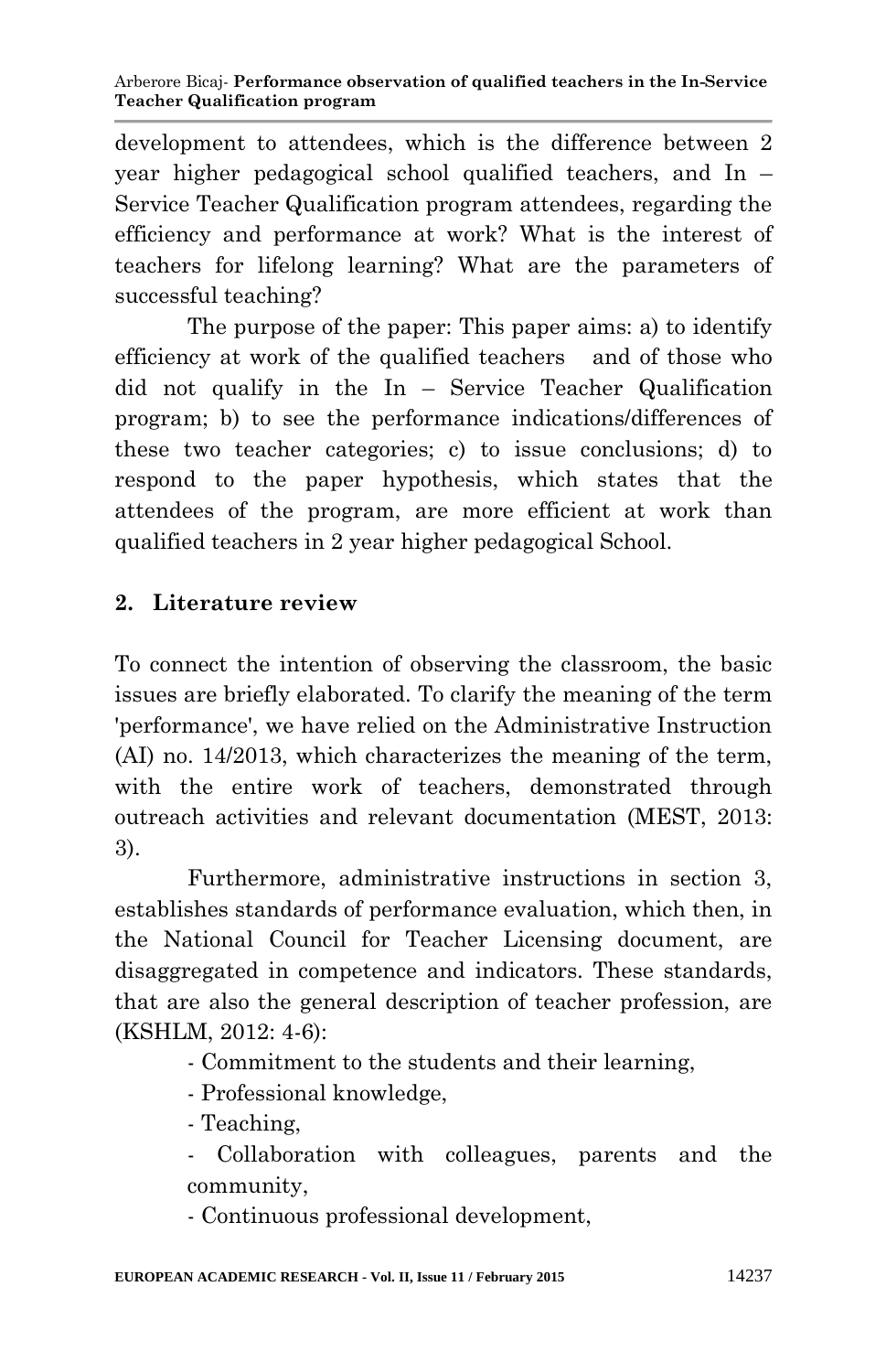- Responsibility and obligations at work:

*In this occasion, regarding the research focus, during classroom observation, professional knowledge of teachers and teaching quality in the classroom are mainly observed.* While the continuing professional development is a key factor, with direct impact on learning outcomes and improving teaching practice (KSHLM, 2012: 4), which simultaneously fulfills this part of the research and the importance of lifelong learning.

*Professional knowledge,* relating to the basic knowledge that teachers should have, for the use of teaching methods, curriculum, subject matter and current research on teaching.

Teaching connects teacher"s knowledge through the application of various teaching strategies and adapting teaching methods to the needs of students. In this way, by analyzing the results of the students, if necessary, it improves the teaching practices (KSHLM, 2012: 4).

We can see that by all standards for assessing performance while observing the work of teachers in the classroom, we focused at two of them (see above). We considered that they are essential to achieve the desired success in the classroom. The lack of professional knowledge would have an impact on the performance of teachers, starting from planning of the lesson, application of methods and techniques, managing of the classrooms and determination of evaluation criteria.

If we have considered the standard of teaching as important, we have related to the fact that without a qualitative and well planned teaching, there will be no mutual cooperation and success in the classroom, on the way to building quality. But, if we have observation based on parameters of the successful teaching, it should be known which successful teaching parameters are!

Based on the Lee S. Shulman ideology, who is known for the field of pedagogical knowledge content in an article entitled: "Knowledge and Teaching: Foundations of the New Reform" we can note that he identifies the meaning of the content, character and source of basic teaching knowledge, as a response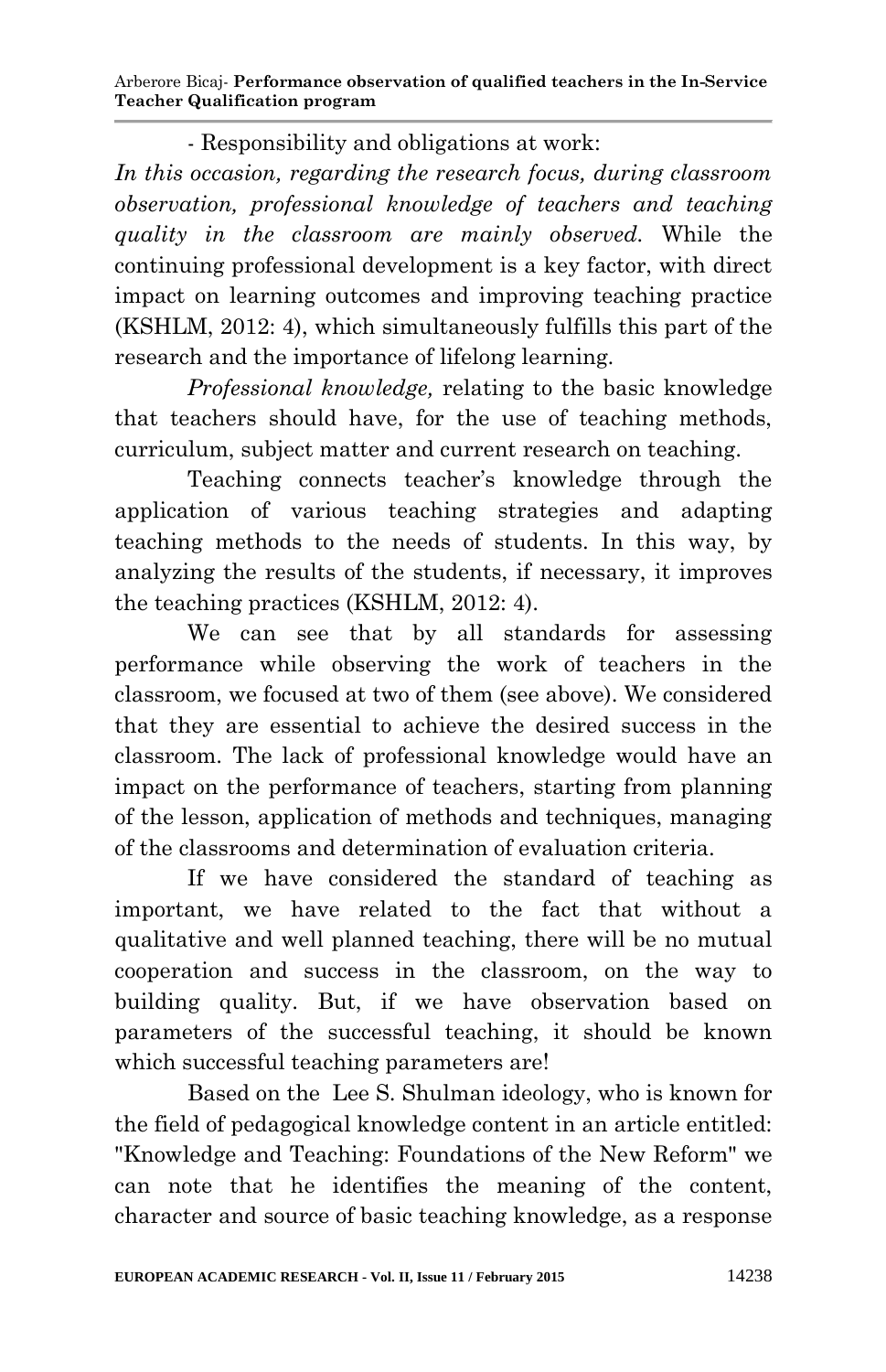to the normative intellectual and practical base, for the excellence of teaching, he defines and argues that by the submitted questions: What are the resources of the basic knowledge with the regard to teaching? Under what conditions these resources could be conceptualized? What is the process of pedagogical and operating reasoning? What are the implications for teaching policies and education reforms (Shulman S, 1987: 1-4).

Shulman, divides categories of basic knowledge into (Shulman S, 1987: 8):

- Content knowledge
- General pedagogical knowledge, with support on the principles and classroom management strategies
- Knowledge of the curriculum, with possession of materials and programs for teachers
- Pedagogical knowledge content that is considered to be a unique issue of teacher professional understanding
- Students knowledge and their characteristics
- Knowledge of educational contexts
- Knowledge of the values and educational goals.

We understand that pedagogical knowledge content represents the combination of content and pedagogy, in understanding of the organization and adaptation of the issues and problems being represented with different interests and abilities of students and being presented for guidance (Shulman S, 1987: 8).

Shulman, known as one of the first who dealt with the pedagogical knowledge content, emphasizes that a good teacher is not the one who knows only pedagogy, or only the course, but the one who knows the subject of pedagogy. Above, we had the opportunity to notice the kind of knowledge that he has set for a good teacher, which, although of 80's, is still valid and have even helped to modern time*.*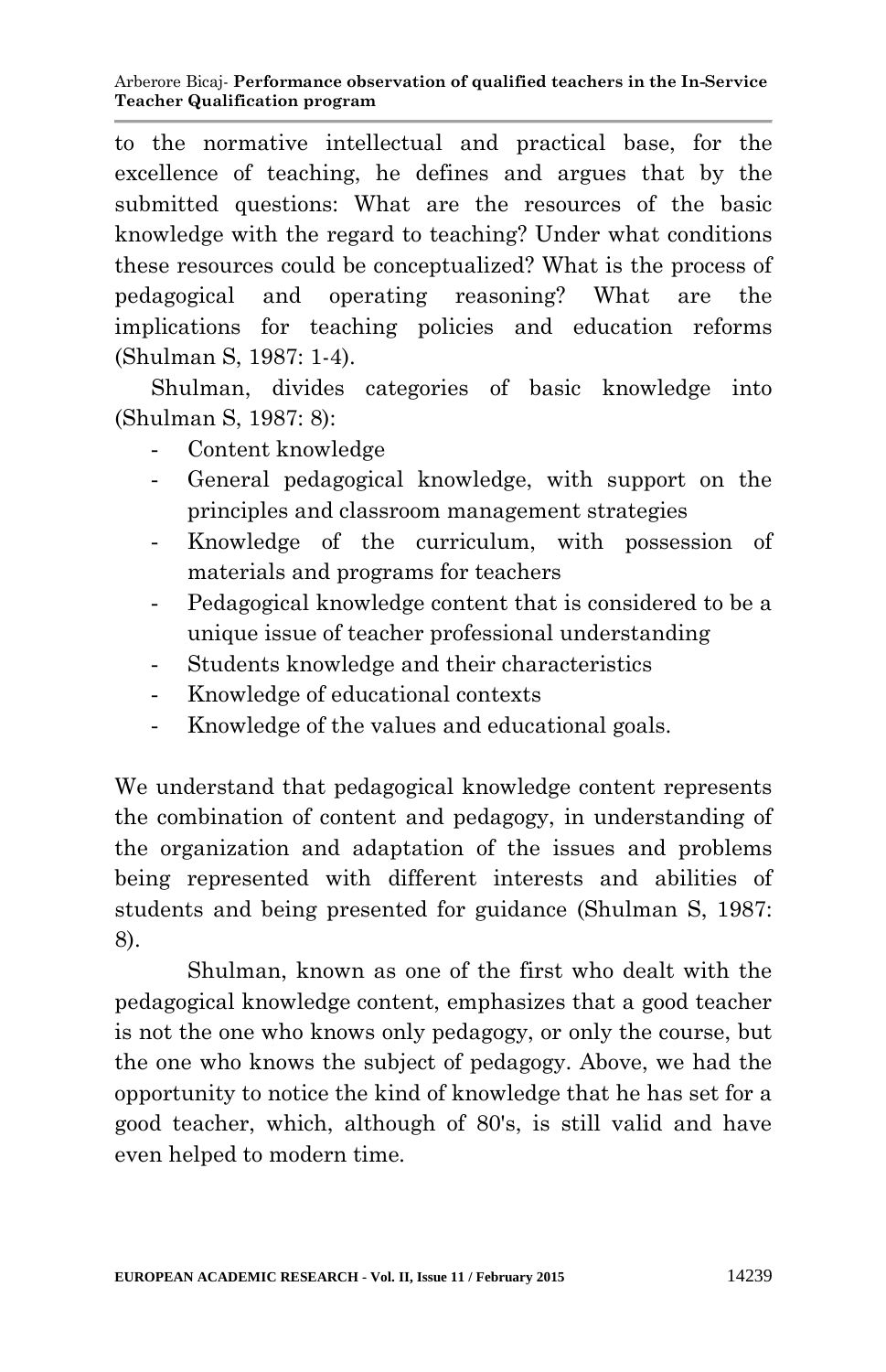### **3. Research Methodology**

For the realization of the paper and data analysis, quantitative and qualitative approach was used, appearing in statistical form. Data from observation in the classroom are as well analyzed.

# **Research methods**

# *3.1 Theoretical analysis method*

The method was applied to examine the available literature (mainly international literature) to verify the parameters of successful teaching.

# *3.2 Method of the pedagogical documentation*

The method, which aimed to rely on the use and analysis of educational documents, in this case, the Administrative Instruction (AI) for the evaluating teacher's performa

### *3.3 Statistical method*

This method was used, presenting the results from the observation in teaching process and analyzing them in SPSS. At the same time, this method allowed the appearance of relevant indicators in research, expression of data in a table, thus verifying hypotheses.

### *3.4 The comparison method*

The purpose of such method is, comparing the results of the survey in class.

### *3.5 The technique of observation*

Technique of observation aimed at monitoring and observing teachers in the classroom, or in the teaching process, in order to conclude what are the effects (if it has positive effects), which are reflected in classroom, to improve the quality of teaching. In order to ascertain differences, the performance of qualified teachers in the In – Service Teacher Qualification program and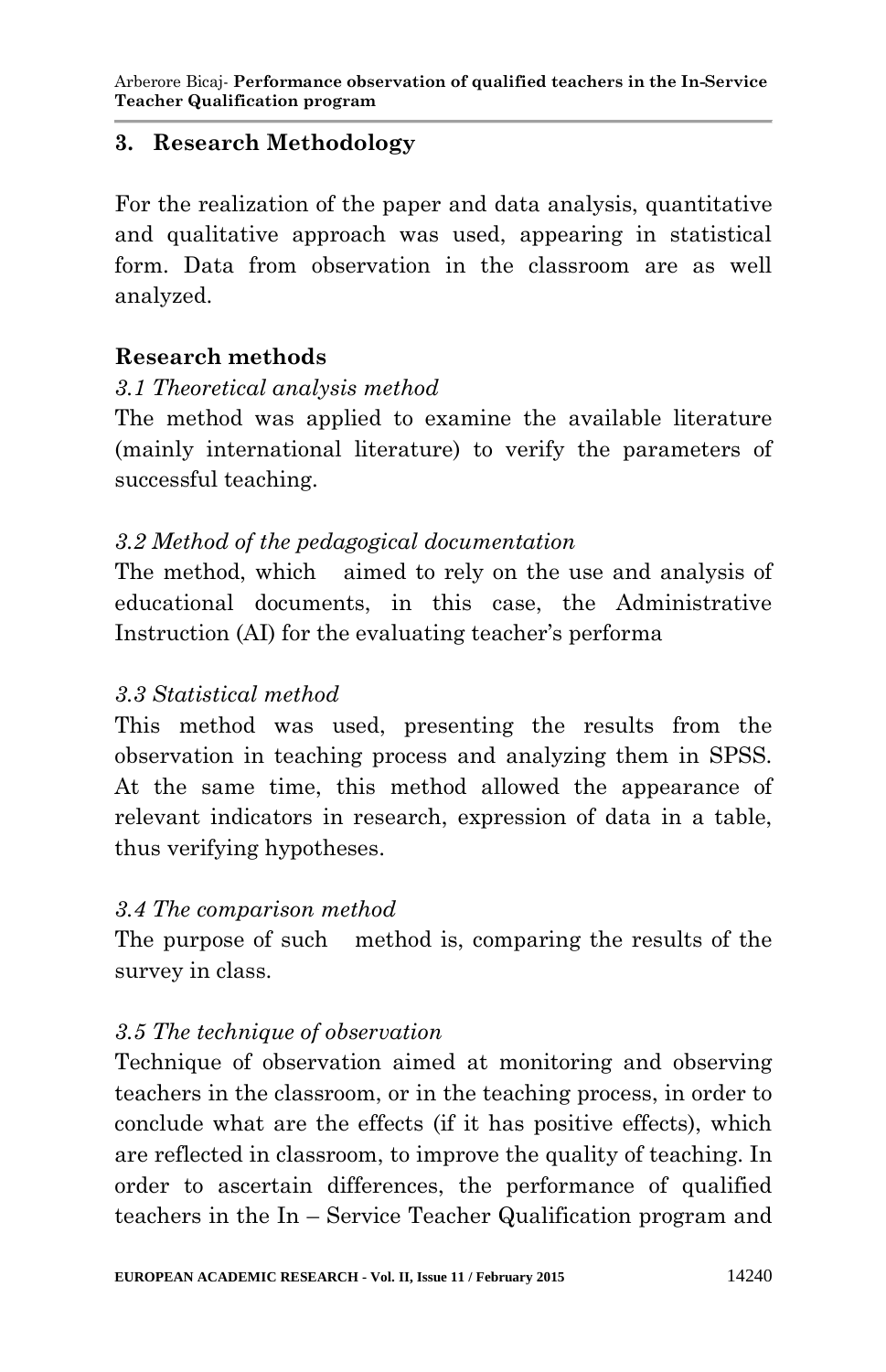the performance of qualified teachers in 2 year Higher Pedagogical School was observed. Previously, successful teaching parameters were explored. The instrument, which has been used for observation, was the observation protocol, which was designed based on National Council for Teacher Licensing document and Administrative Instruction (AI) of MEST for evaluating teacher's performance.

From the observation protocol, that was developed in 8 schools in Kosovo, exactly in one urban school and in one rural school in Pristina, Giilan, Giakova and Prizren, the results regarding the research requirements and hypothesis have been emerged.

Teachers, who have been observed, were mainly middleaged, with a working experience of 10-30 yrs. and mostly class teachers (11) in relation to the subject courses teachers who have been observed (6). While, the course that was more observed, was the Albanian Language course.

Observation in the classroom lasted 15-25 min minimum and 30-40 min maximum. The number of students in those classes was approximately 20-30.

# **4. Findings and discussions**

# *4.1 Results of observations data*

Regarding the classroom observation, the data were processed through a combination of quantitative and qualitative approach, using descriptive way of interpreting the results, by directly observing in the classroom. In this case, the observation protocol has been used, by measuring the performance of teachers in the classroom (see above).

Regarding the evaluation of the performance of teachers, such as organizing the class, the class structure, the application of methods and techniques, developed activities etc., in 8 schools in Kosovo, 2 year Higher Pedagogical School qualified teachers and teachers qualified in In – Service Teacher Qualification program were observed. In order to realize the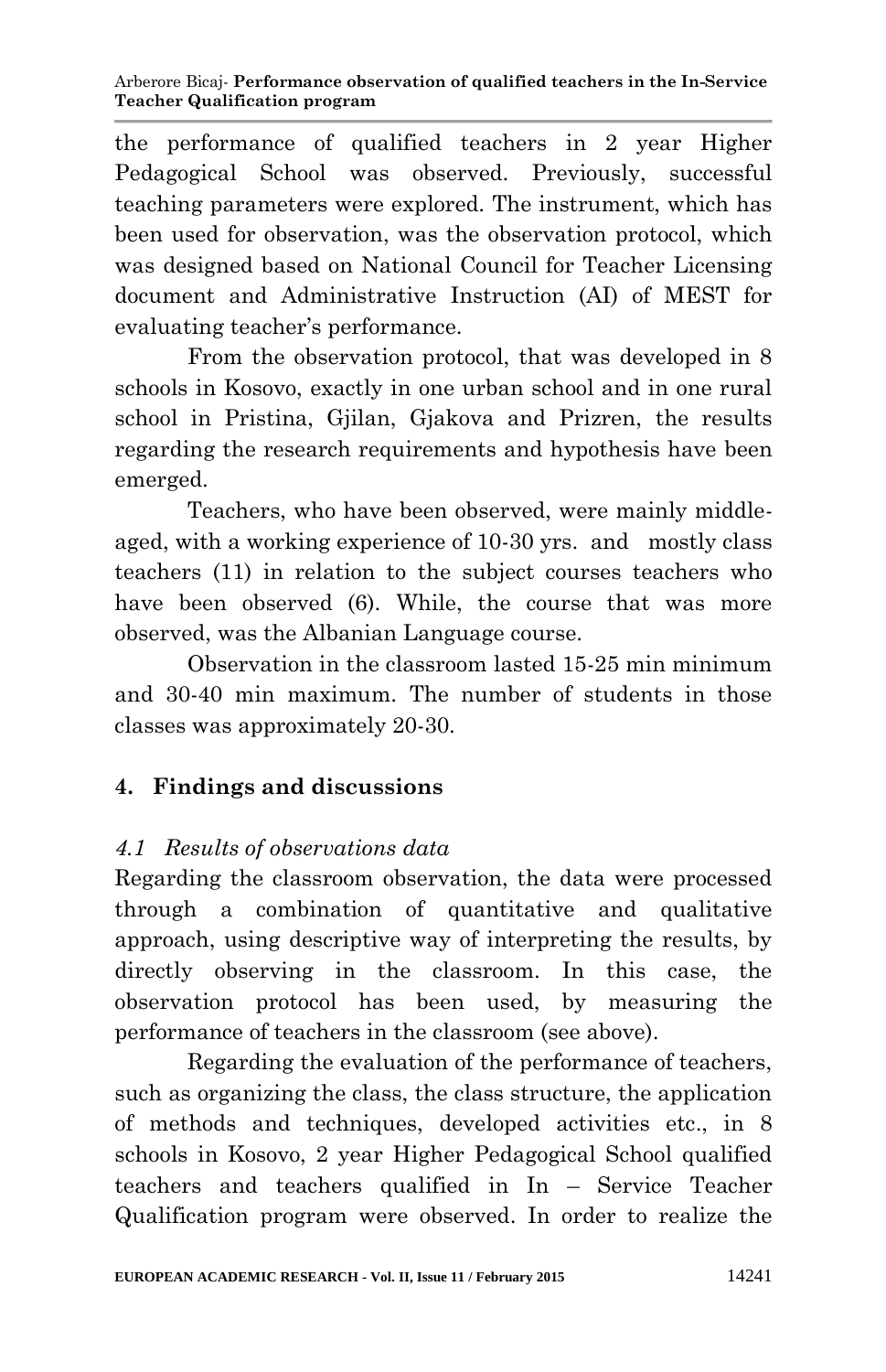observation and research in general, a special permission was obtained from the Ministry of Education, Science and Technology.

According to the National Council for the Teacher Licensing document, a teacher's performance can be measured through these aspects (KSHLM, 2012: 36):

- Positive atmosphere in the classroom,
- Time management,
- Involvement of all the students in activities,
- Structure of meaningful situations.
- Understanding development of the students,
- Understanding evaluation of the students.
- Development of autonomy.

Every teacher observed, was evaluated based on each activity that was developed in the classroom, giving excuse for the evaluation. Activities were evaluated based on observing, starting from level: a) unsatisfactory; b) satisfactory; c) good; d) excellent.

# *4.2 Analysis of observing data - Analysis of the cross - tabulation of qualifications*

Particular importance in the analysis of the survey protocol has cross – tabulation analysis according to the qualified teachers who were observed. The following matters clarify this.

*Questions that measure the observed teachers' performance in the classroom* 

From direct observation of teaching, to evaluate objectively teachers" performance differences, the results were surprising**.**

> Regarding the creating a positive atmosphere in the classroom (characterized by: behavioral fulfillment, eventual irregularities in the classroom, the use of sarcasm, respect among students, respect between teachers and pupils, etc.) (KSHLM 2012: 36 -37), in the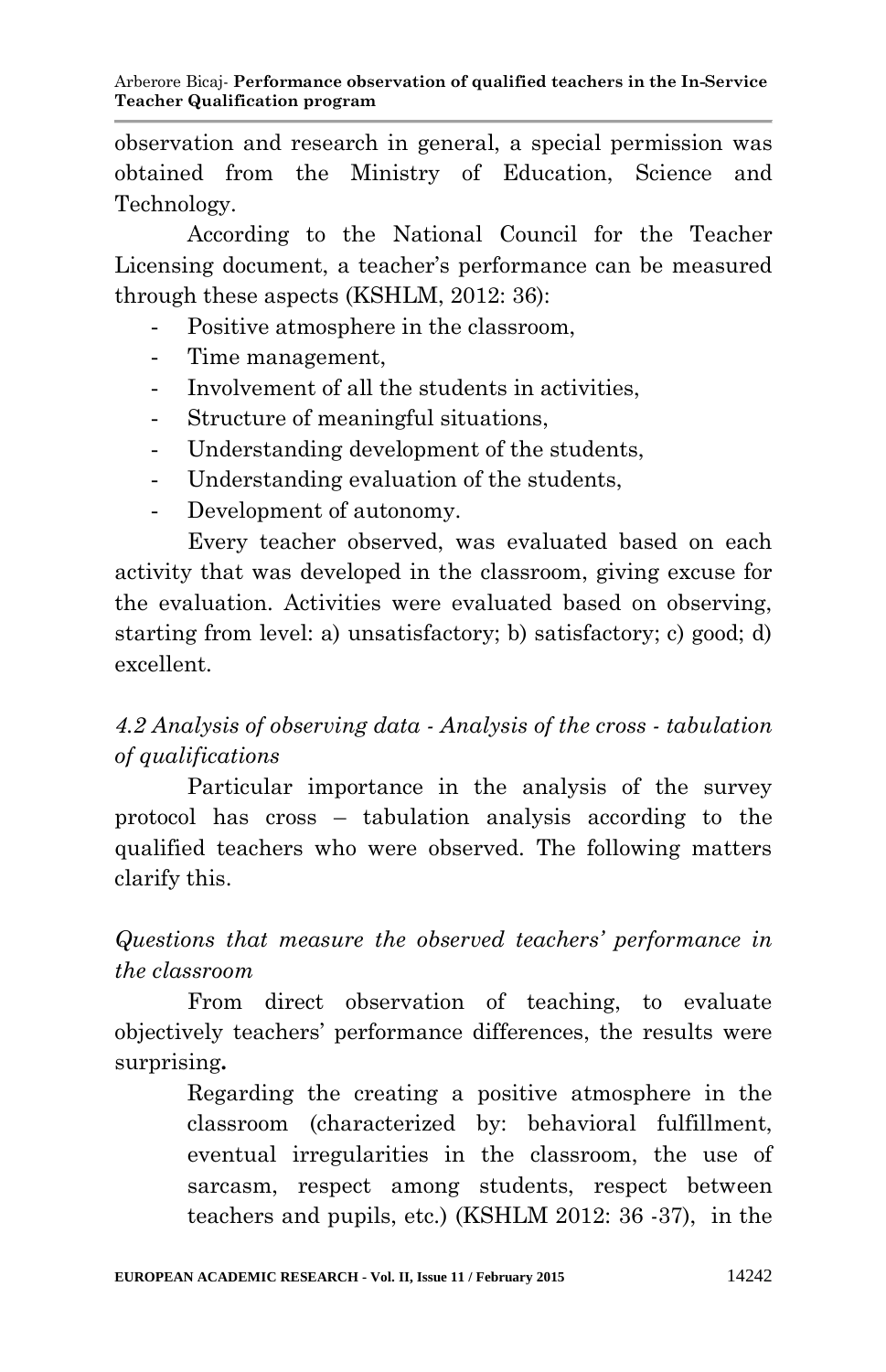category of evaluating an excellent atmosphere was observed, with a higher margin of 7.5 percentage points, more classes were led by teachers with 2 year Higher Pedagogical School qualification. However, in the categories of lower assessments, the In – Service Teacher Qualification program attendees have a distribution which is skewed more of a positive assessment. Therefore, when compared, teachers who create a higher ranked atmosphere, the In – Service Teacher Qualification program teachers remain behind, but in categories with lower ratings, there is a significant positive difference to the side of the teachers participating in the In – Service Teacher Qualification program. However, in this performance category, there are differences that are statistically significant (both tests, such as Chi-square, also Fisher's exact test, have *p* values that exceed for 10% margin of error).

*Table 1. Analysis of the qualifications cross - tabulation for the atmosphere in the classroom*

|                                     | Value             | Df             | Asymp.<br>Sig. $(2 -$<br>sided) | Exact<br>Sig.<br>$(2 -$<br>sided) | Exact<br>Sig.<br>$(1 -$<br>sided) | Point<br>Probability |
|-------------------------------------|-------------------|----------------|---------------------------------|-----------------------------------|-----------------------------------|----------------------|
| Pearson<br>Chi-Square               | 2.091a            | $\overline{2}$ | .352                            | .569                              |                                   |                      |
| Likelihood<br>Ratio                 | 2.524             | $\overline{2}$ | .283                            | .569                              |                                   |                      |
| Fisher's<br>Exact Test              | 1.967             |                |                                 | .569                              |                                   |                      |
| Linear-by-<br>Linear<br>Association | .000 <sub>b</sub> | 1              | 1.000                           | 1.000                             | .644                              | .287                 |
| N of Valid<br>Cases                 | 16                |                |                                 |                                   |                                   |                      |

**Chi-Square Tests**

a) 4 cells (66.7%) have expected count less than 5. The minimum expected count is .50.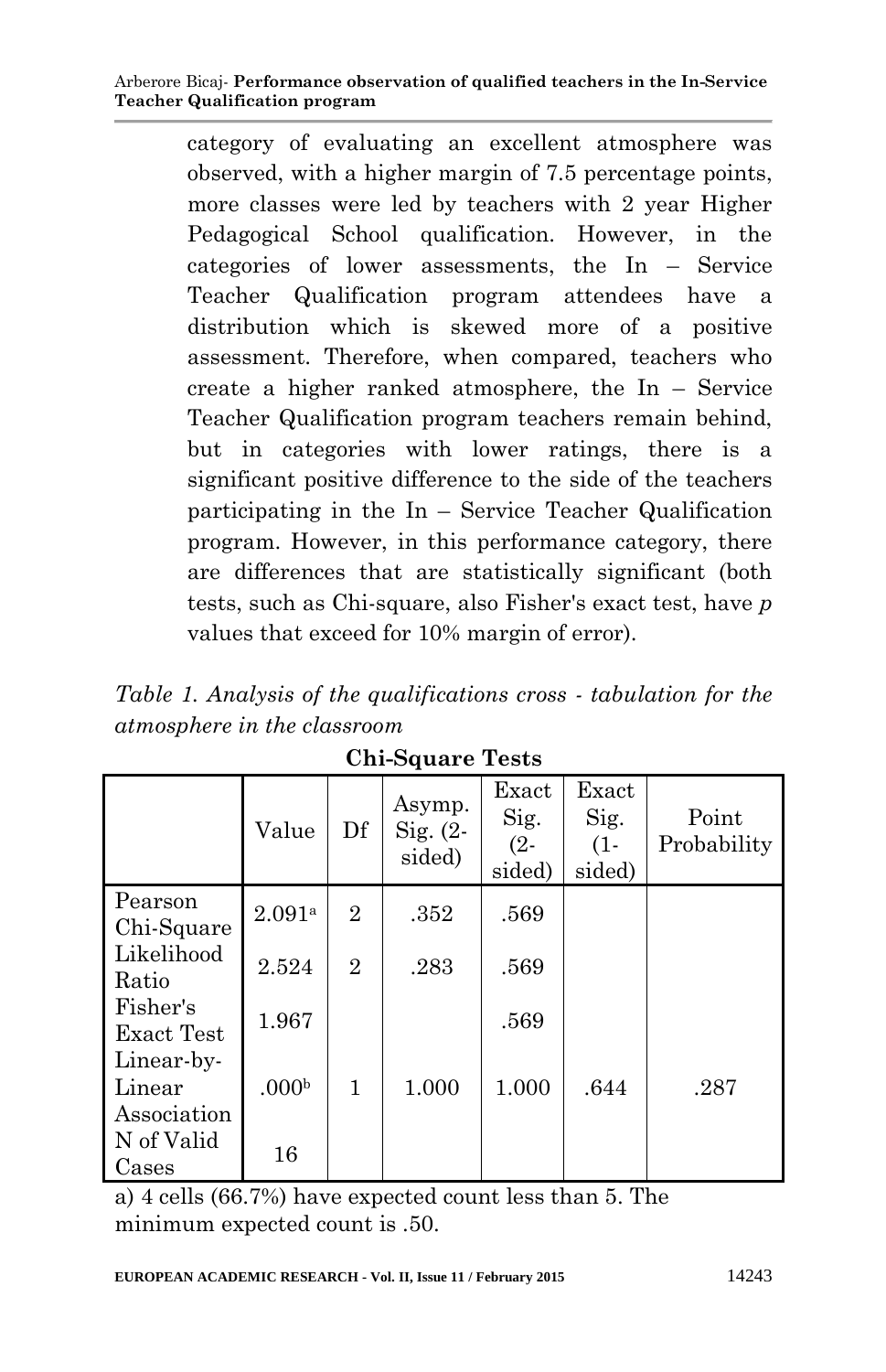b) The standardized statistic is .000.

The maximum rating, in this case, belongs to the category "excellent" and the justification for that is:

- Despite that class was adjusted according to the traditional ways, a pleasant atmosphere in the classroom was identified,
- Mutual respect and cooperation,
- Positivism:

In the case of the rural region of Gjilan, where the evaluation was not as high and reached the level "Not satisfactory", we have provided the following explanation:

There were occasionally not good communication and insufficient concentration between students;

When the teacher's performance criterion is measured with time management (characteristics of which are: maximum use of time for activities, instructions and explanations by the teacher during the lesson, well use of the time available, etc.) (KSHLM, 2012: 38), in the highest categories of assessment, teachers with 2-year Higher Pedagogical School qualification still showed better performance. However, in the average of all participants, teachers who are participating in the In – Service Teacher Qualification program have shown better skills of time management. This difference is statistically verified through Chi-square test and Fisher's exact test in the margin of error of 10% (p-values of 0.078 and 0097 respectively).

|  |                              |  |  | Table 2. Analysis of cross - tabulation with qualification |
|--|------------------------------|--|--|------------------------------------------------------------|
|  | according to time management |  |  |                                                            |

|                       | Value  | df             | Asymp.<br>Sig. $(2-$<br>sided) | Exact<br>Sig.<br>$(2 -$<br>sided) | Exact<br>Sig.<br>$(1 -$<br>sided) | Point<br>Probability |
|-----------------------|--------|----------------|--------------------------------|-----------------------------------|-----------------------------------|----------------------|
| Pearson<br>Chi-Square | 5.091a | $\overline{2}$ | .078                           | .097                              |                                   |                      |
| Likelihood            | 7.023  | $\overline{2}$ | .030                           | .097                              |                                   |                      |

**Chi-Square Tests**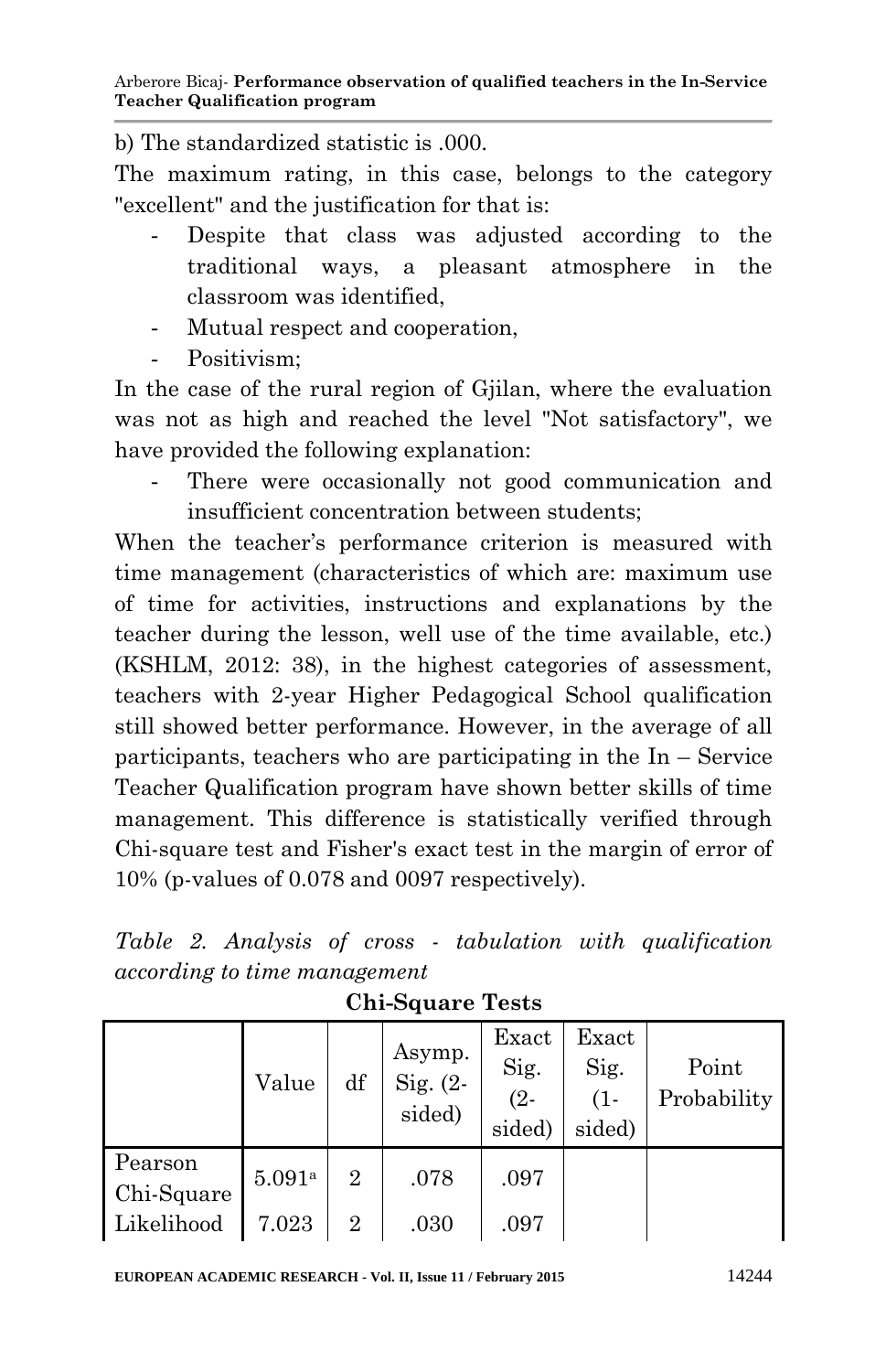Arberore Bicaj- **Performance observation of qualified teachers in the In-Service Teacher Qualification program**

| Ratio             |                   |   |      |       |      |      |
|-------------------|-------------------|---|------|-------|------|------|
| Fisher's          | 4.334             |   |      | .097  |      |      |
| <b>Exact Test</b> |                   |   |      |       |      |      |
| Linear-by-        |                   |   |      |       |      |      |
| Linear            | .118 <sup>b</sup> | 1 | .731 | 1.000 | .500 | .251 |
| Association       |                   |   |      |       |      |      |
| N of Valid        | 16                |   |      |       |      |      |
| Cases             |                   |   |      |       |      |      |

a. 4 cells (66.7%) have expected count less than 5. The minimum expected count is 1.00.

b. The standardized statistic is .344.

The table shows that in general, priority positive responses have been identified, and reasoning for this is:

- All the time available, was in favor of the learning process,
- Teacher used the time available for activities.

The teacher's performance criteria in the involvement of all students in the learning activities (involvement of a large part of the students in activities, the teacher is a facilitator and guide to the requirements of students, use strategies for involving students in learning activities, organizes work groups, pushing students to take roles within the group) (KSHLM, 2012: 39-40), there is a huge positive difference of the In – Service Teacher Qualification program participants in the category of excellent evaluation. However, for all observed teachers, there was no difference on average, that is statistically significant (p-values exceed the margin of error of 10%).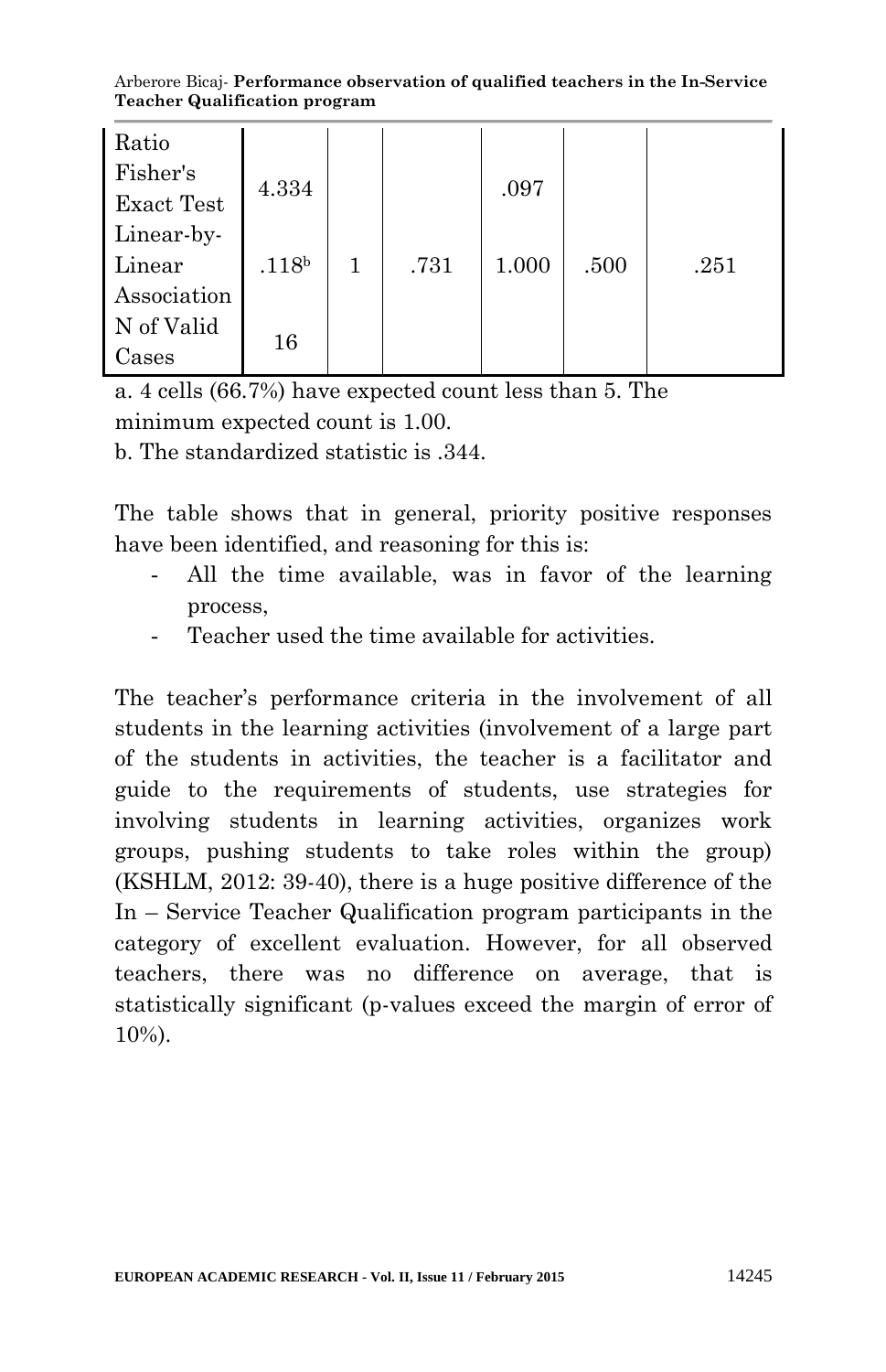Arberore Bicaj- **Performance observation of qualified teachers in the In-Service Teacher Qualification program**

*Table 3. Analysis of the cross – tabulation regarding the involvement of students in activities*

|                                     | Value             | df             | Asymp.<br>Sig. $(2 -$<br>sided) | Exact<br>Sig.<br>$(2 -$<br>sided) | Exact<br>Sig.<br>$(1 -$<br>sided) | Point<br>Probability |
|-------------------------------------|-------------------|----------------|---------------------------------|-----------------------------------|-----------------------------------|----------------------|
| Pearson<br>Chi-Square               | 1.167a            | $\overline{2}$ | .558                            | .782                              |                                   |                      |
| Likelihood<br>Ratio                 | 1.185             | $\overline{2}$ | .553                            | .782                              |                                   |                      |
| Fisher's<br><b>Exact Test</b>       | 1.377             |                |                                 | .782                              |                                   |                      |
| Linear-by-<br>Linear<br>Association | .484 <sup>b</sup> | 1              | .487                            | .730                              | .365                              | .214                 |
| N of Valid<br>Cases                 | 16                |                |                                 |                                   |                                   |                      |

**Chi-Square Tests**

a. 6 cells (100.0%) have expected count less than 5. The minimum expected count is 1.00.

b. The standardized statistic is. 696.

It is notable that with regards to inclusion of all students in learning activities, the positive assessment level of "excellent" is dominating, the reason is as following:

- Work of students in groups,
- All students engaged and stimulated to work,

Despite the positive assessment, a level of evaluation "satisfactory" can be also shown while the reason for this is the:

- Lack of teamwork and the lack of students activity;

To 'structures of meaningful situations', where there were monitoring these activities, such as:

1. Teacher"s instructions at the beginning of learning process,

2. Established objectives of learning,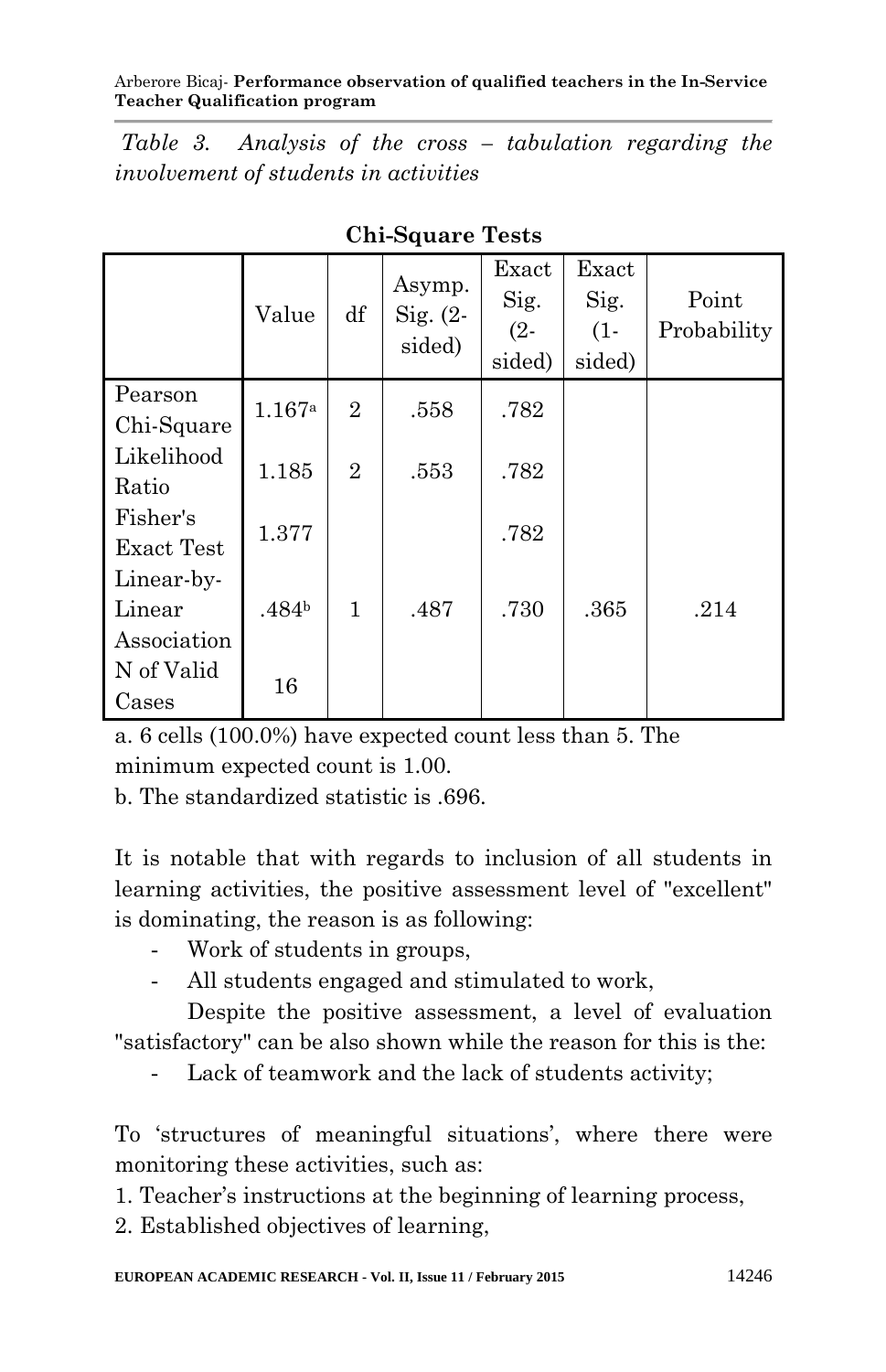3. Instruments and techniques used,

4. Linking of concepts or educational content in teaching,

5. Repetition of lessons at the end of the learning process (KSHLM, 2012: 41), there were differences between Higher Pedagogical School qualified teachers and attendees of the In – Service Teacher Qualification program. In classes of Higher Pedagogical School qualified teachers, there is a greater success (having positive assessment 100%), while in classes of qualified teachers in In – Service Teacher Qualification program (37%).

In this performance criteria, there were positive differences of teachers qualified in Higher Pedagogical School, which confirmed the statistically low p-values of Chi-square test and Fisher's exact test in very low margin of error of 1% (pvalues 00:01 and 0.007, respectively).

*Table 4. Cross-tabulation with qualification according to meaningful learning structures*

|                   | Value              | df             | Asymp.<br>Sig. $(2 -$<br>sided) | Exact<br>Sig.<br>$(2 -$<br>sided) | Exact<br>Sig.<br>$(1 -$<br>sided) | Point<br>Probability |
|-------------------|--------------------|----------------|---------------------------------|-----------------------------------|-----------------------------------|----------------------|
| Pearson           | 9.143a             | $\overline{2}$ | .010                            | .007                              |                                   |                      |
| Chi-Square        |                    |                |                                 |                                   |                                   |                      |
| Likelihood        | 12.620             | $\overline{2}$ | .002                            | .007                              |                                   |                      |
| Ratio             |                    |                |                                 |                                   |                                   |                      |
| Fisher's          | 8.742              |                |                                 | .007                              |                                   |                      |
| <b>Exact Test</b> |                    |                |                                 |                                   |                                   |                      |
| Linear-by-        |                    |                |                                 |                                   |                                   |                      |
| Linear            | 2.872 <sup>b</sup> | 1              | .090                            | .157                              | .078                              | .057                 |
| Association       |                    |                |                                 |                                   |                                   |                      |
| N of Valid        |                    |                |                                 |                                   |                                   |                      |
| Cases             | 16                 |                |                                 |                                   |                                   |                      |

**Chi-Square Tests**

a. 6 cells (100.0%) have expected count less than 5. The minimum expected count is 2.00.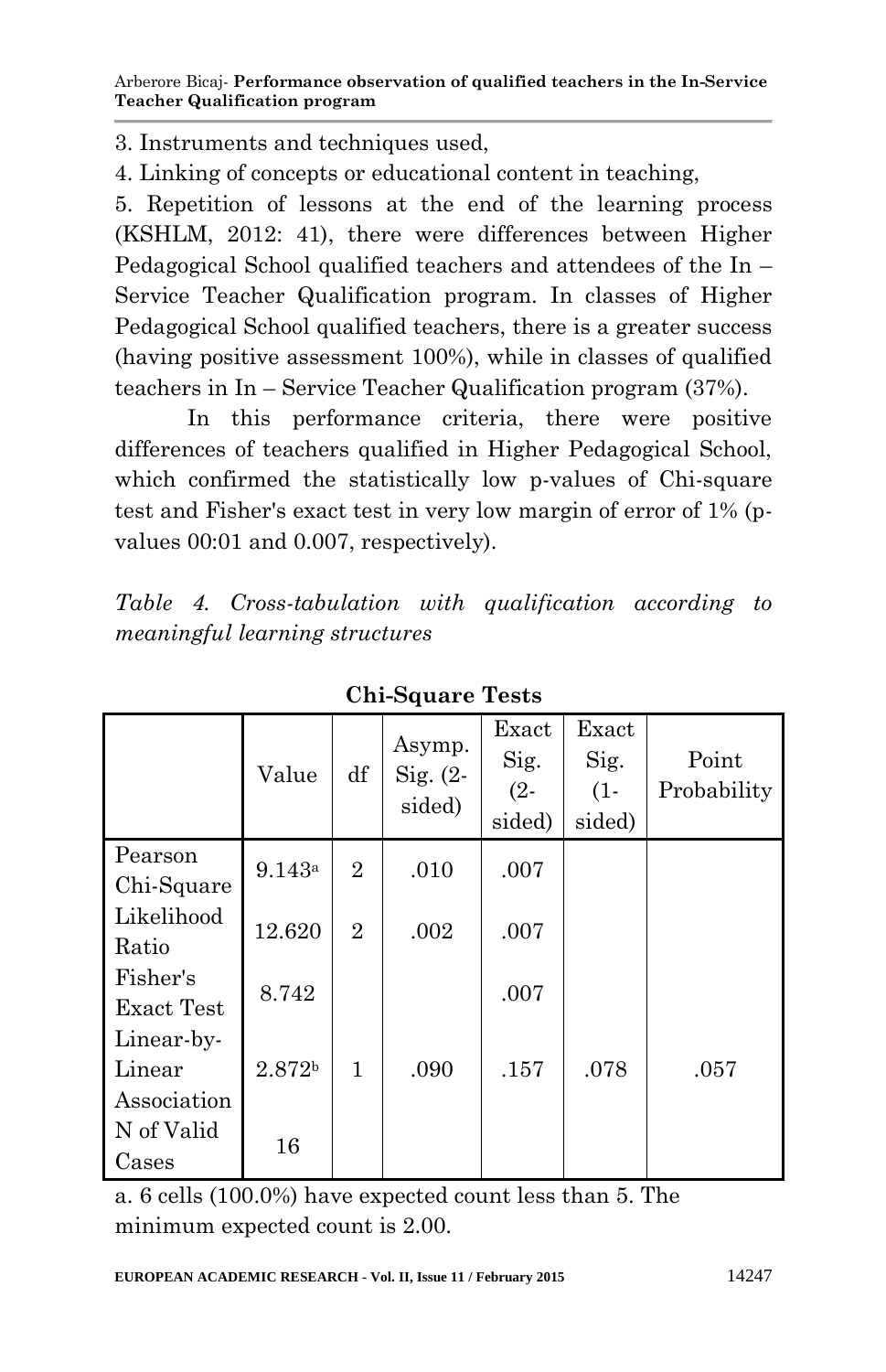b. The standardized statistic is -1.695.

In this occasion, evaluation relates to the following reasons:

- Teacher gives required instructions for learning.
- Repetition at the end of the lesson;

Reasons for an assessment level "satisfactory" that is identified in the rural part of Gjilan:

- Application of traditional teaching methods,
- Reading of a topic throughout the lesson;

Also the "development of understanding of the students**"** (adaptation of the duties and of the situations that students recognize/know, access to tasks critically, instruction repetition by the teacher as appropriate, students reflect, explain, describe, synthesize, derive meanings, compare, analyze) (KSHLM, 2012: 42) in the classes of the teachers qualified in Higher Pedagogical School, was more successful (with a marked difference), because to attendees of In – Service Teacher Qualification program, is presented a situation "not satisfactory", which appears for the first time and reaches the percentage of 25%. While, 100% positive situation regarding to this issue, is in the classes of Higher Pedagogical School qualified teachers. Even the issue formally is confirmed through statistical tests on the margin of error of 5% (p-value 0.027 Chi-square test, p-value 0.013 Fisher's exact test).

|          |  |  | Tab. 5 Cross-tabulation by developing understanding among |  |
|----------|--|--|-----------------------------------------------------------|--|
| students |  |  |                                                           |  |

|                       | Value  | df | Asymp.<br>Sig. $(2 -$<br>sided) | Exact<br>Sig.<br>$(2 -$<br>sided) | Exact<br>Sig.<br>$(1 -$<br>sided) | Point<br>Probability |
|-----------------------|--------|----|---------------------------------|-----------------------------------|-----------------------------------|----------------------|
| Pearson<br>Chi-Square | 9.143a | 3  | .027                            | .009                              |                                   |                      |
| Likelihood            | 12.620 | 3  | .006                            | .009                              |                                   |                      |

**Chi-Square Tests**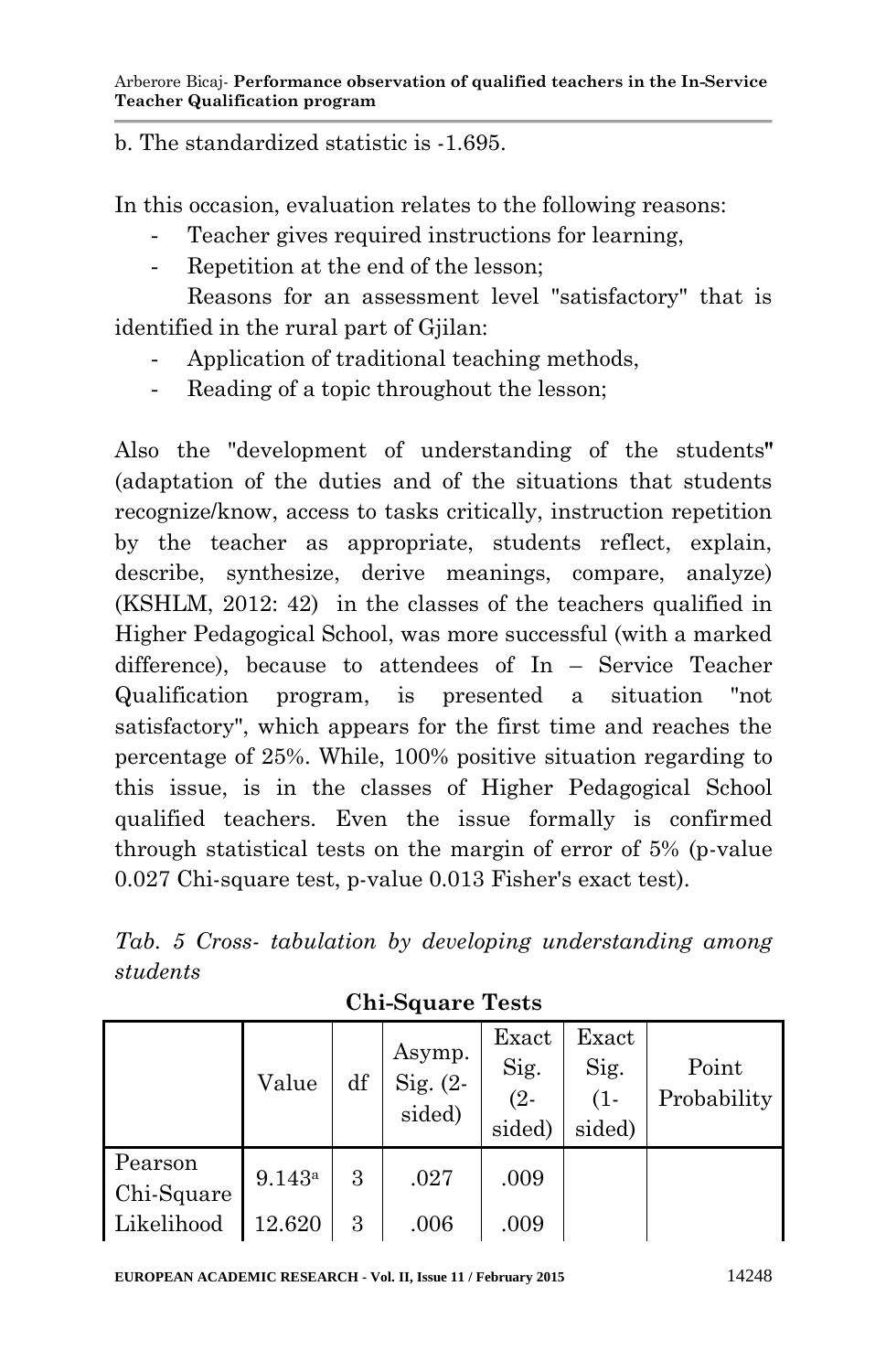Arberore Bicaj- **Performance observation of qualified teachers in the In-Service Teacher Qualification program**

| Ratio             |                    |   |      |      |      |      |
|-------------------|--------------------|---|------|------|------|------|
| Fisher's          | 8.291              |   |      | .013 |      |      |
| <b>Exact Test</b> |                    |   |      |      |      |      |
| Linear-by-        |                    |   |      |      |      |      |
| Linear            | 1.384 <sup>b</sup> | 1 | .239 | .360 | .180 | .100 |
| Association       |                    |   |      |      |      |      |
| N of Valid        | 16                 |   |      |      |      |      |
| Cases             |                    |   |      |      |      |      |

a. 8 cells (100.0%) have expected count less than 5. The minimum expected count is 1.00.

b. The standardized statistic is -1.176.

During observation of the activity, (in the same region identified above) was also received a negative evaluation "unsatisfactory", on the ground:

- No combination of learning with situations that students know in advance,
- Meaningful reading was not applied; The positive assessment is verified by reasoning:
- The use of teaching methods leads to the development of understanding of the students,
- Through questions, fostering reflection, synthesis, understandings have been achieved by students;

At the same time, even on "Assessment of student understanding" (which is characterized by asking questions and checking by the teacher, monitoring during teamwork, management of questions and misunderstandings of students, promoting students' abilities to reflect and analyze the process of learning etc.) (KSHLM, 2012: 43), the performance of  $\text{In}$  – Service Teacher Qualification program attendees, appears in a dose 12.5% of the alternatives "unsatisfactory", but the rest of percentages are positive. While, to a teacher of Higher Pedagogical School, no negative alternatives are given. Best performance of Higher Pedagogical School qualified teachers is also statistically confirmed with the error margin of 5% by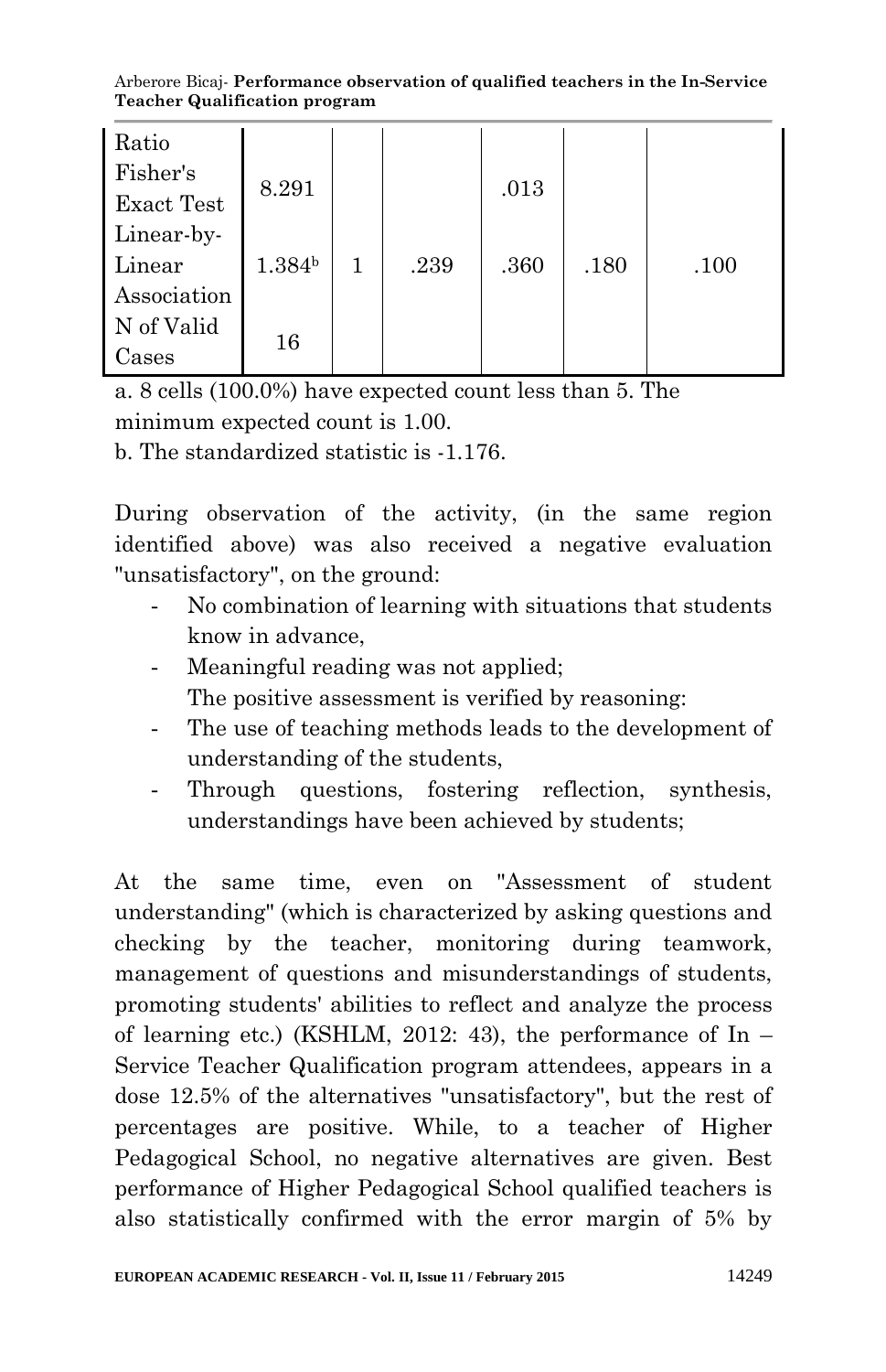#### Arberore Bicaj- **Performance observation of qualified teachers in the In-Service Teacher Qualification program**

Fisher's exact test (p-value 0.031) and 10% by Chi-square test (p-value 0082).

*Tab. 6 Cross –tabulation with qualification by understanding of the students*

|                   | Value              | df | Asymp.<br>$Sig. (2-$<br>sided) | Exact<br>Sig.<br>$(2 -$<br>sided) | Exact<br>Sig.<br>$(1 -$<br>sided) | Point<br>Probability |
|-------------------|--------------------|----|--------------------------------|-----------------------------------|-----------------------------------|----------------------|
| Pearson           | 6.705a             | 3  | .082                           | .059                              |                                   |                      |
| Chi-Square        |                    |    |                                |                                   |                                   |                      |
| Likelihood        | 7.616              | 3  | .055                           | .113                              |                                   |                      |
| Ratio             |                    |    |                                |                                   |                                   |                      |
| Fisher's          | 6.381              |    |                                | .059                              |                                   |                      |
| <b>Exact Test</b> |                    |    |                                |                                   |                                   |                      |
| Linear-by-        |                    |    |                                |                                   |                                   |                      |
| Linear            | 4.364 <sup>b</sup> | 1  | .037                           | .061                              | .031                              | .025                 |
| Association       |                    |    |                                |                                   |                                   |                      |
| N of Valid        |                    |    |                                |                                   |                                   |                      |
| Cases             | 16                 |    |                                |                                   |                                   |                      |

**Chi-Square Tests**

a. 8 cells (100.0%) have expected count less than 5. The minimum expected count is .50.

b. The standardized statistic is -2.089.

Once more, appears the level "not satisfactory", but lower scale. While positive reasons are linked with the following:

- Teachers assistance in cases where there is uncertainty and tasks,
- Application of different techniques for interviewing and checking;;

Again, "Development of autonomy**"** of teachers who have completed the In – Service Teacher Qualification program, appears not to be in favor of this category of teachers. In contrast, from Higher Pedagogical School qualified teachers, we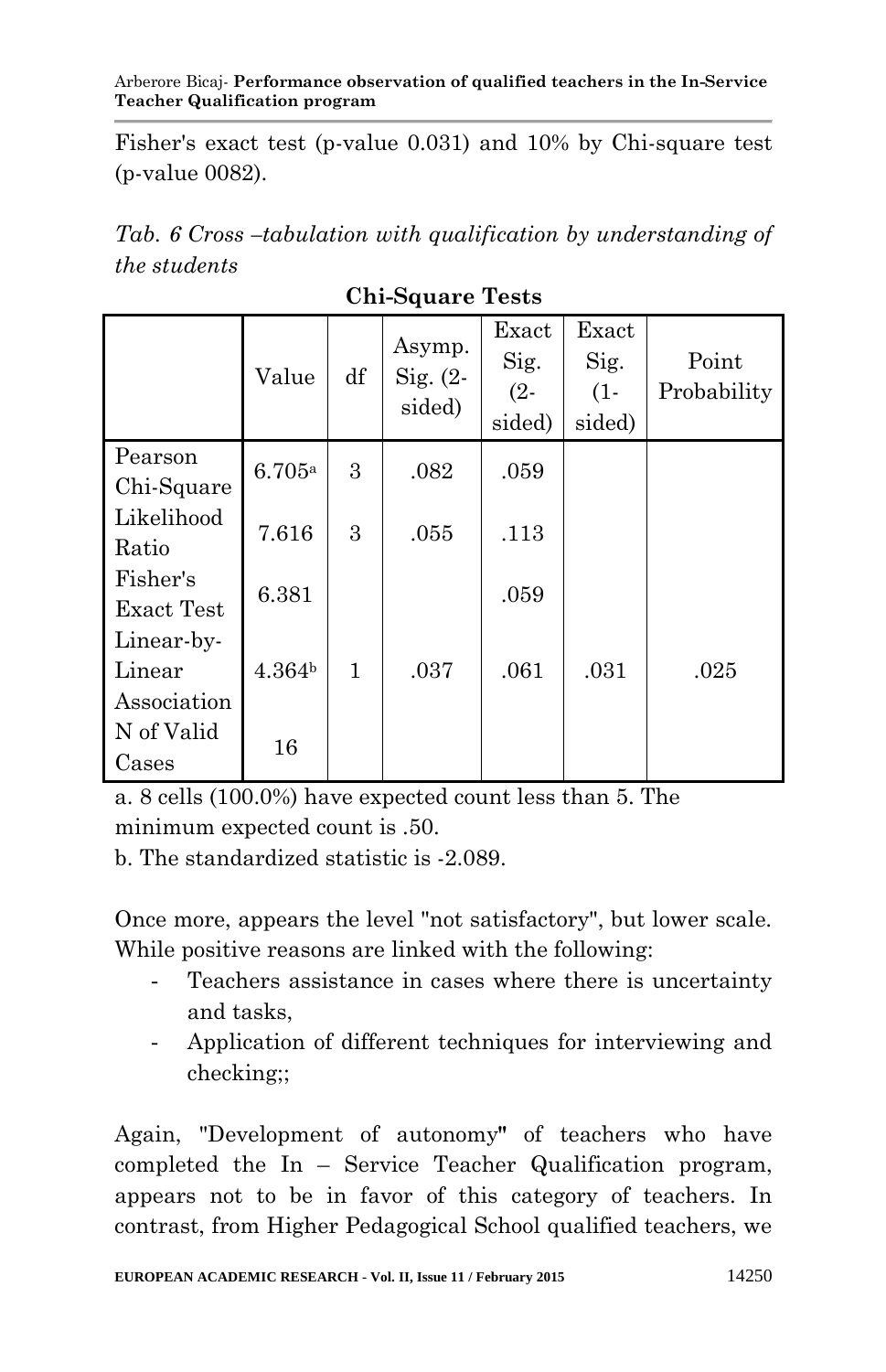have here a negative percentage of 25%. However, differences in the performance criteria, on average are not statistically significant.

Development of autonomy is measured by:

- Encouraging the habit of students to choose between tasks or exercises,
- Encouraging students to think and explore independently, by drawing conclusions,
- Promoting students work in the team, identifying strategies used for selecting tasks, its manipulation for solving problems etc (KSHLM, 2012: 44).

*Table 7. Cross -tabulation through the development of autonomy* **Chi-Square Tests**

|                                     | Value              | df             | Asymp.<br>Sig. $(2 -$<br>sided) | Exact<br>Sig.<br>$(2 -$<br>sided) | Exact<br>Sig.<br>$(1 -$<br>sided) | Point<br>Probability |
|-------------------------------------|--------------------|----------------|---------------------------------|-----------------------------------|-----------------------------------|----------------------|
| Pearson                             | 2.311a             | $\overline{2}$ | .315                            | .608                              |                                   |                      |
| Chi-Square<br>Likelihood<br>Ratio   | 3.085              | $\overline{2}$ | .214                            | .478                              |                                   |                      |
| Fisher's<br>Exact Test              | 2.017              |                |                                 | .608                              |                                   |                      |
| Linear-by-<br>Linear<br>Association | 1.812 <sup>b</sup> | 1              | .178                            | .318                              | .159                              | .103                 |
| N of Valid<br>Cases                 | 16                 |                |                                 |                                   |                                   |                      |

a. 6 cells (100.0%) have expected count less than 5. The minimum expected count is 1.00.

b. The standardized statistic is -1.346.

During the activity "the observation of autonomy", we highlighted the evaluation of the average "good" unlike other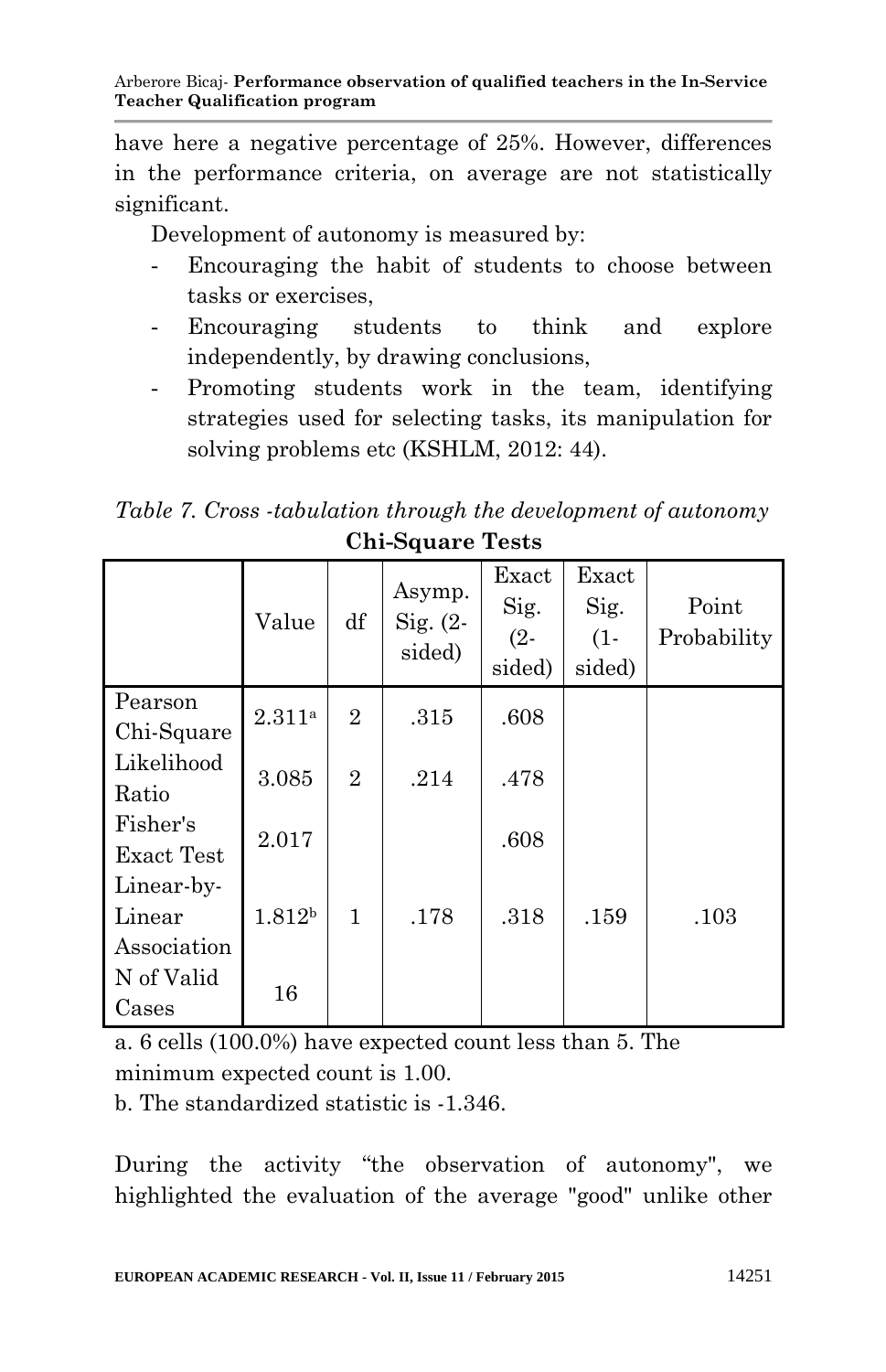activities observed. This assessment relates to the grounds that:

- There is no student autonomy developed,
- The teacher encourages the answers but without giving opportunity to students to think;

On the other hand, by receiving a negative evaluation (rural part of Gjakova and Gjilan), we are dealing with:

- All the learning process depends on the teacher,
- Absolutely no incentive to work independently;

During the observation, among others, the creativity of teachers who were observed, working conditions, atmosphere and ambiance at school, the level of students, etc have been noted. There were no differences between the conditions of work, enthusiasm among teachers and the atmosphere within the school. In general, it was also noted uncertainty among teachers, and a reaction (with a coldness and indifference) to the request for observation. But, this did not happen at all schools. Teachers, who by nature are resourceful and creative, have accepted the request for observation in the classroom with pleasure. While, for others, with the lack of self-confidence, more precise clarification related to the purpose of observation, with the confidentiality observation contained and with the flexibility and neutrality required during the performance observation in the classroom was needed. Thus, the eventual dilemmas, among teachers who underwent observation, are avoided.

For each class of observation, the protocol of observation was recorded and completed, aiming to identify the real situation of a lesson. Results are presented above, while discussions about the results will be presented in the discussions chapter.

In addition, we have managed to observe that, exactly on the data from the observation; a weak side of the teachers from Gjilan was identified (the rural part only).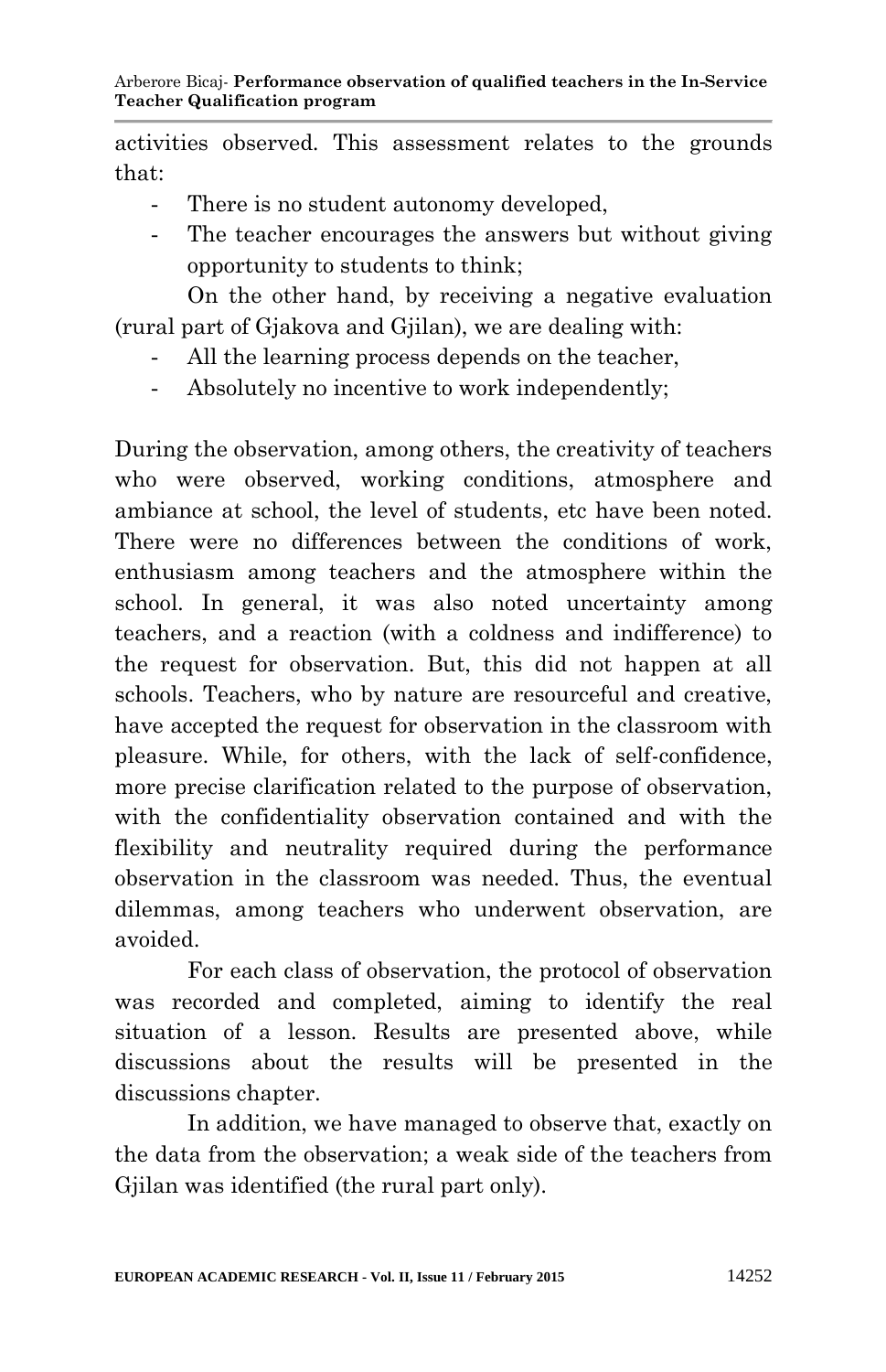Also, a case that should be mentioned has to do with the readiness of a mathematic teachers and students, despite the fact that a mathematic course was not planned, they were prepared for the changes. Such a willingness to find similar alternatives was to be assessed positively.

Classroom observation brings us to the statement that small number of students per class in rural schools, should lead to great successes. Even in a classroom of the primary school in Arbane- municipality of Prizren, Roma community students were presented in a significant number.

# **Discussions**

The issue, which verifies the performance indications of qualified teachers in In – Service Teacher Qualification program, was measured through observation of the teachers" performance in the learning process. In this case, given hypotheses and research questions were verified and have been defined as following:

- *Teachers qualified in the In – Service Teacher Qualification program are more effective at work (teaching) than those who are not qualified.*
- What are the *indications* of the performance of In *Service Teacher Qualification program qualified teachers and unqualified ones in the program?*

The issue of creating a positive atmosphere in the classroom and time management criteria belongs to Higher Pedagogical School (HPS) qualified teachers, who according to the results, are identified as the best leaders with this regard. But, if we get the lower assessment, positive assessment belongs to the program attendees.

On the other hand, we can see from the results that in the performance measurement, with the **inclusion of all students in learning activities,** lead the qualified teachers in In-Service Teacher Qualification program in the criteria of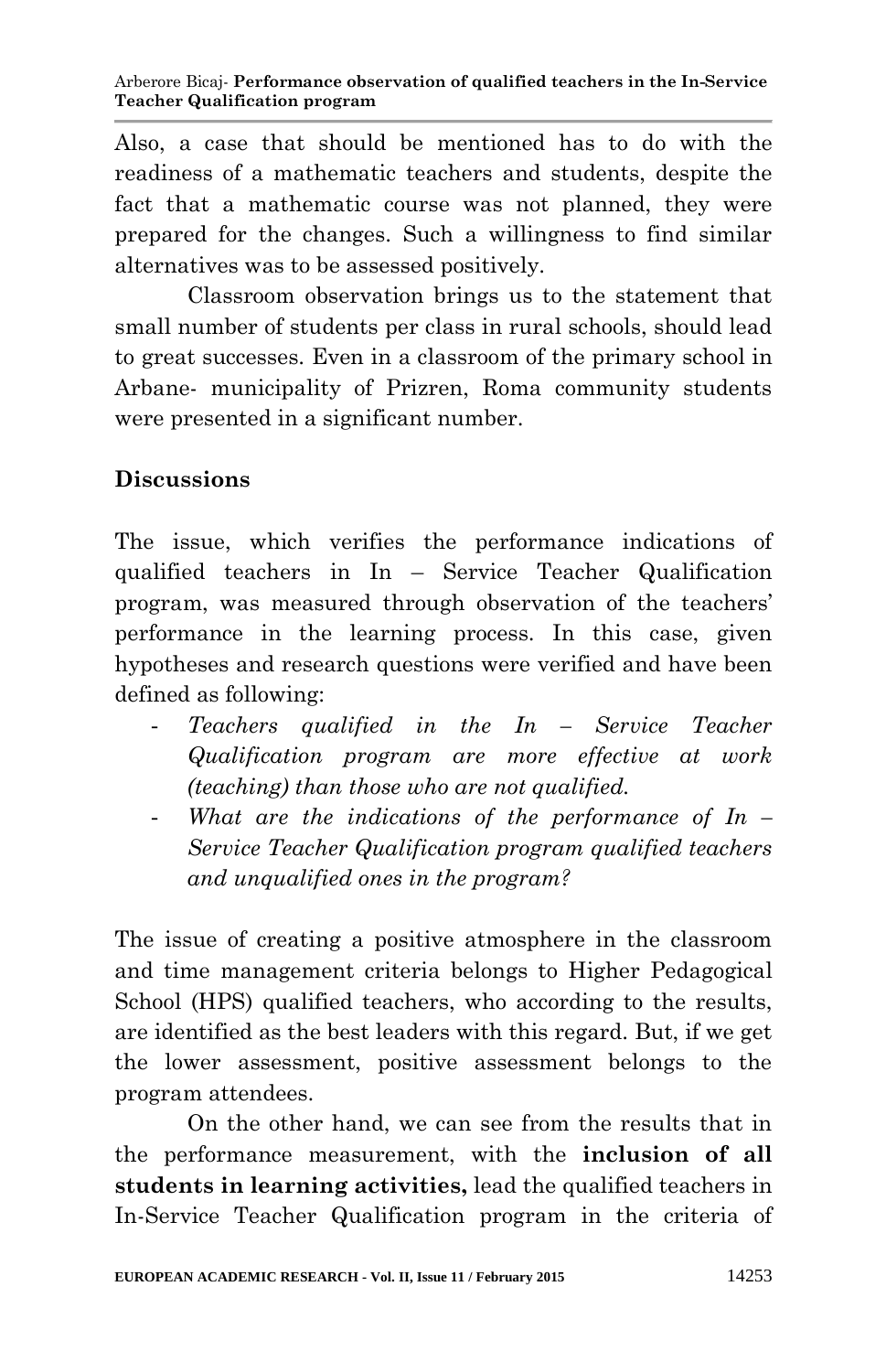higher assessment, while on average assessment, there have been no statistically significant difference. While, on **the meaningful structure situation**, a great success is significantly observed at teachers with HPS, with 100% positive assessment.

Measurement **development of student's understanding** is significantly in favor of HPS Qualified teachers, which comes through identifying the level "not satisfying" at teachers who have completed the In-Service Teacher Qualification program, which shows the level of assessment on a percentage of 25%.

**A student by understanding an assessment** also assesses the HPS teacher, by not having negative alternatives. The performance assessed, in terms of **autonomy development**, no statistically significant differences have been noticed, but again it is in favor of HPS's teachers.

# **5. Conclusions**

Classroom observation, the identification of differences in performance of the program attendees and HPS-qualified teachers, have lead us to the following conclusions:

- Based on results and data analysis, we can conclude that, despite participation in the program, attendees (teachers) are not more distinguished in the learning process comparing to their colleagues with a 2 yrs HPS qualification.
- However, the main and most rewarding place for the use of innovative teaching methods in the classroom, and the performance and success in class, takes the organized training programs after the war in Kosovo, when the first implementation of the entire educational system reform in general was done and the learning process began as well.
- Regarding to this issue, we can also conclude that the interest, desire and willingness of how the teachers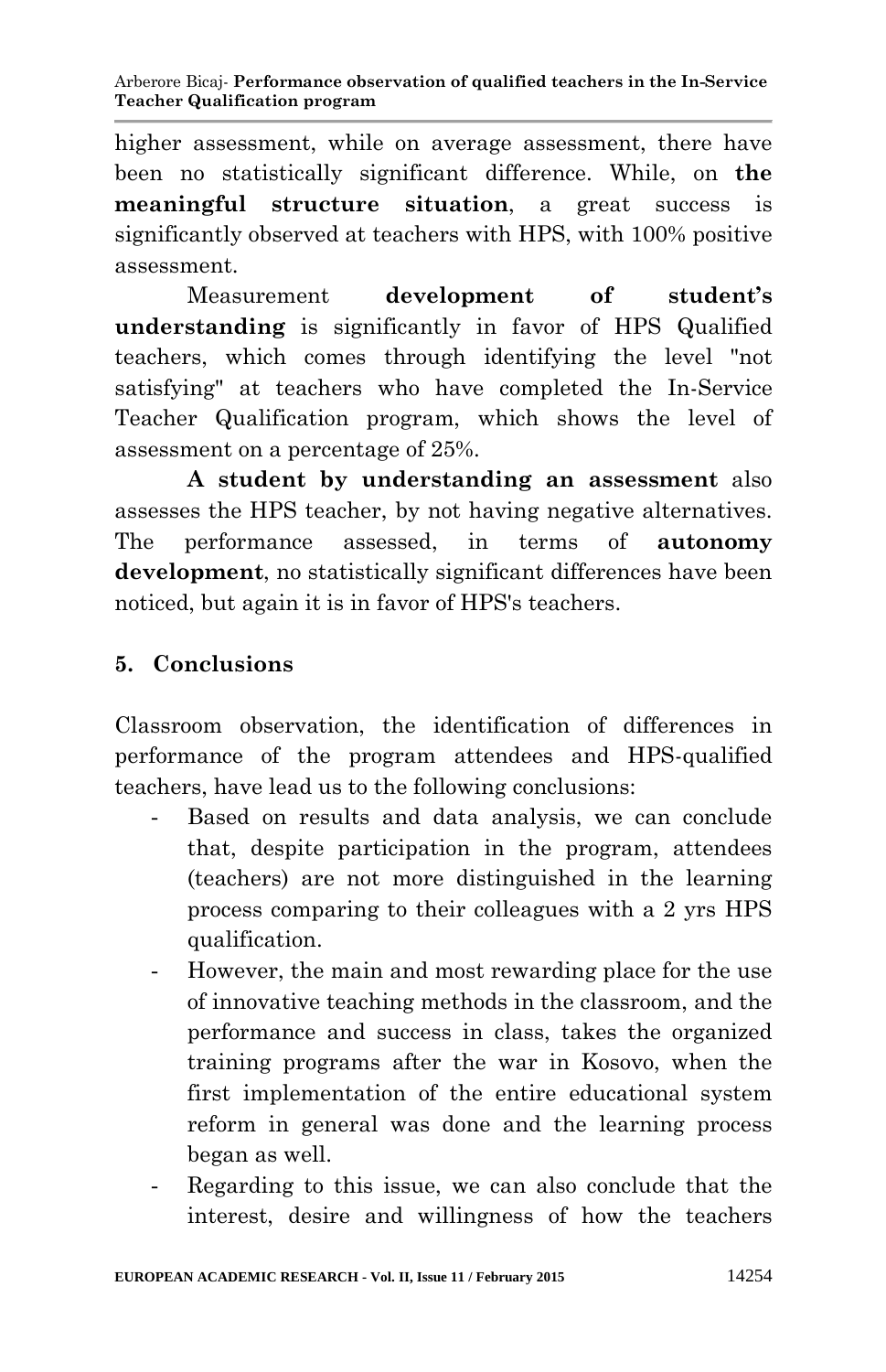work, in terms of positive changes in class, resulted in improved performance, while quality is an individual issue.

- During the monitoring of teachers performance, we came to the conclusion that there is a weak performance in the classroom of the teachers in Gjilan (only in rural parts).

This makes us understand that the hypothesis (remember: *Qualified teachers are more effective at work (teaching) than those who are not qualified in the In – Service Teacher Qualification program)* has not been verified, without noticing positive indications on the performance of the program attendees unlike qualified teachers with a 2 yrs. HPS. (Remember the research question: *What are the indications of the performance of In – Service Teacher Qualification program qualified teachers and unqualified ones in the program?)*

### **BIBLIOGRAPHY**

- Hargreaves A, & Fullan M, "The power of professional capital". *Learning Forwards Annual Conference http://store.learningforward.org.*, *34*, pp. 36-39. Boston Mass, (2013).
- Hargreaves A, "Four Ages of Professionalism and Professional Learning". *Teacher and teaching: History and Practice,* (2000): 151.
- KSHLM, *"Kriteret dhe procedurat për vlerësimin e performancës*"" MASHT, Prishtinë, (2012).
- MASHT, "Udhëzim administrativ nr. 14/2013". *Vlerësimi i performancës së mësimdhënësve*, Prishtinë, . (2013).